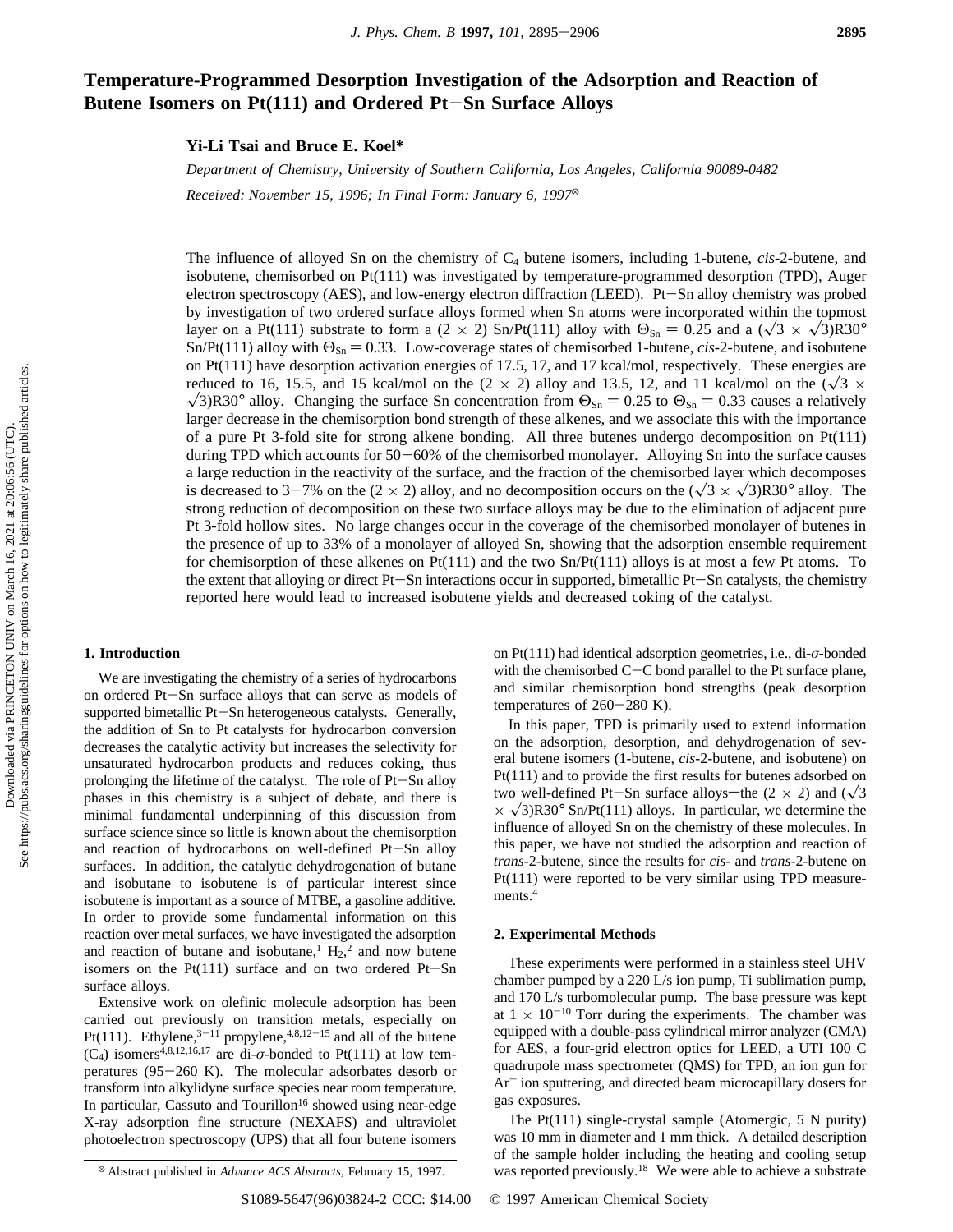**2896** *J. Phys. Chem. B, Vol. 101, No. 15, 1997* Tsai and Koel



Figure 1. Schematic diagram of the structure of two Sn/Pt(111) surface alloys. Top: Top view of the  $(2 \times 2)$  Sn/Pt(111) surface alloy. Bottom: Top view of the  $(\sqrt{3} \times \sqrt{3})R30^{\circ}Sn/Pt(111)$  surface alloy. Several small ensembles of contiguous Pt atom clusters are crosshatched and identified by the number of Pt atoms in the ensemble.<br> **Figure 2.** Uptake curve that results from TPD experiments for 1-butene

temperature from 90 to 1200 K using this design, as measured by a chromel-alumel thermocouple spotwelded to the side of the crystal. The Pt(111) crystal was cleaned by a standard procedure of Ar<sup>+</sup> ion sputtering, heating in oxygen, and annealing in vacuum.<sup>18</sup> The cleanliness of the surface was checked by AES and LEED before the experiments. TPD measurements were taken with the crystal surface in line of sight to the QMS ionizer and using a linear heating rate of  $4 \text{ K s}^{-1}$ . We also utilized a stainless steel shield for the QMS to eliminate the electron flux from the ionizer and attenuate background gas contributions as described elsewhere.<sup>19</sup> In the TPD experiments, we monitored signals at 2, 15, 16, 28, 30, 38, 40, 42, 44, 54, 56, 58, and 78 amu.

The gases 1-butene (Aldrich, 99% purity), *cis*-2-butene (Aldrich, 97.7% with the major impurity as *trans*-2-butene), and isobutene (Aldrich, 99%) were used from the lecture bottles without further purification. The purity was monitored in situ by mass spectroscopy. Gas exposures were carried out via a leak valve connected to a microcapillary array doser, which was about 10 mm in front of the Pt(111) single crystal. All exposures were made with the crystal at 95 K. Gas exposures in this paper are given in units of langmuir (1 langmuir  $= 10^{-6}$ Torr's). We calculated the factors for the doser enhancement in flux and ion gauge sensitivity correction by using uptake curves along with the knowledge that the sticking (condensation) coefficient is unity<sup>19,20</sup> for the butenes on Pt(111) at 95 K (the coverage scale can be set by TPD, as we will show below). The coverages used throughout this paper are referenced to the Pt(111) surface atom density of 1.505  $\times$  10<sup>15</sup> atoms cm<sup>-2</sup>, corresponding to  $\Theta = 1.0$  ML (ML = monolayer).

Two ordered Pt-Sn surface alloys can be prepared by evaporating Sn at different coverages on Pt(111) at 300 K and then annealing to 1000 K for 10 s.<sup>21</sup> LEED shows two structures, either a  $(2 \times 2)$  or  $(\sqrt{3} \times \sqrt{3})R30^\circ$  pattern. Both of these surfaces correspond to substitutional alloys, as shown in Figure 1, in which the Sn atoms sit only 0.2 Å above the plane of the first layer Pt atoms.<sup>22</sup> The structure of these surfaces has also been confirmed by LEED I-V analysis<sup>23</sup> and X-ray photoelectron diffraction  $(XPD)$ .<sup>24</sup> These alloys have the stoichiometry



adsorption on Pt(111) at 95 K.

of either Pt<sub>3</sub>Sn with  $\Theta_{Sn} = 0.25$  or Pt<sub>2</sub>Sn with  $\Theta_{Sn} = 0.33$  in the surface layer. For convenience, the  $(2 \times 2)$  Sn/Pt(111) and  $(\sqrt{3} \times \sqrt{3})R30^{\circ}Sn/Pt(111)$  surface alloys will be referred to as the (2  $\times$  2) and  $\sqrt{3}$  alloys, respectively, throughout this paper. These ordered alloys constrain the Pt ensemble size (number of contiguous reactive Pt atoms as marked in Figure 1) available for adsorption and reaction to rather small numbers (five for the (2  $\times$  2) and four Pt atoms for the  $\sqrt{3}$  alloy) and also allow fine control of the reactive sites available at the surface. For the  $(2 \times 2)$  alloy, pure Pt 3-fold hollow sites are present but no adjacent pure Pt 3-fold sites. For the  $\sqrt{3}$  alloy, all 3-fold Pt sites are eliminated and the distance between adjacent pure Pt 2-fold bridge sites is increased.

### **3. Results**

**3.1. 1-Butene.** Figure 2 summarizes the adsorption kinetics of 1-butene on Pt(111) obtained from TPD measurements following various 1-butene exposures at 95 K.  $H_2$  and  $C_4H_8$ were the only gases observed desorbing from the surface. There are two goals to construct the uptake curves: first, to evaluate the amount of adsorbed 1-butene that decomposes during TPD and, second, to determine the saturation coverage of 1-butene chemisorption. The procedure for calibration of the uptake curve is reported in slightly more detail elsewhere.<sup>19</sup> Briefly, we utilize the  $H_2$  TPD area from the well-known decomposition of ethylene on Pt(111) to give an absolute calibration for the hydrogen yield from the irreversibly adsorbed 1-butene coverage simply by using stoichiometry. Since the sticking coefficient for 1-butene on Pt(111) at 95 K is unity,<sup>20</sup> independent of coverage, we calibrate the  $C_4H_8$  TPD area reflecting the reversibly adsorbed 1-butene coverage by forcing the slope of the 1-butene uptake curve to be the same as that for the irreversibly adsorbed curve under conditions that the  $H_2$  TPD yield is constant. The saturation coverage of the 1-butene chemisorption monolayer is given by the sum of the two curves, irreversibly and reversibly adsorbed 1-butene, i.e., the amounts of  $H_2$  and 1-butene desorption, respectively. On Pt(111), the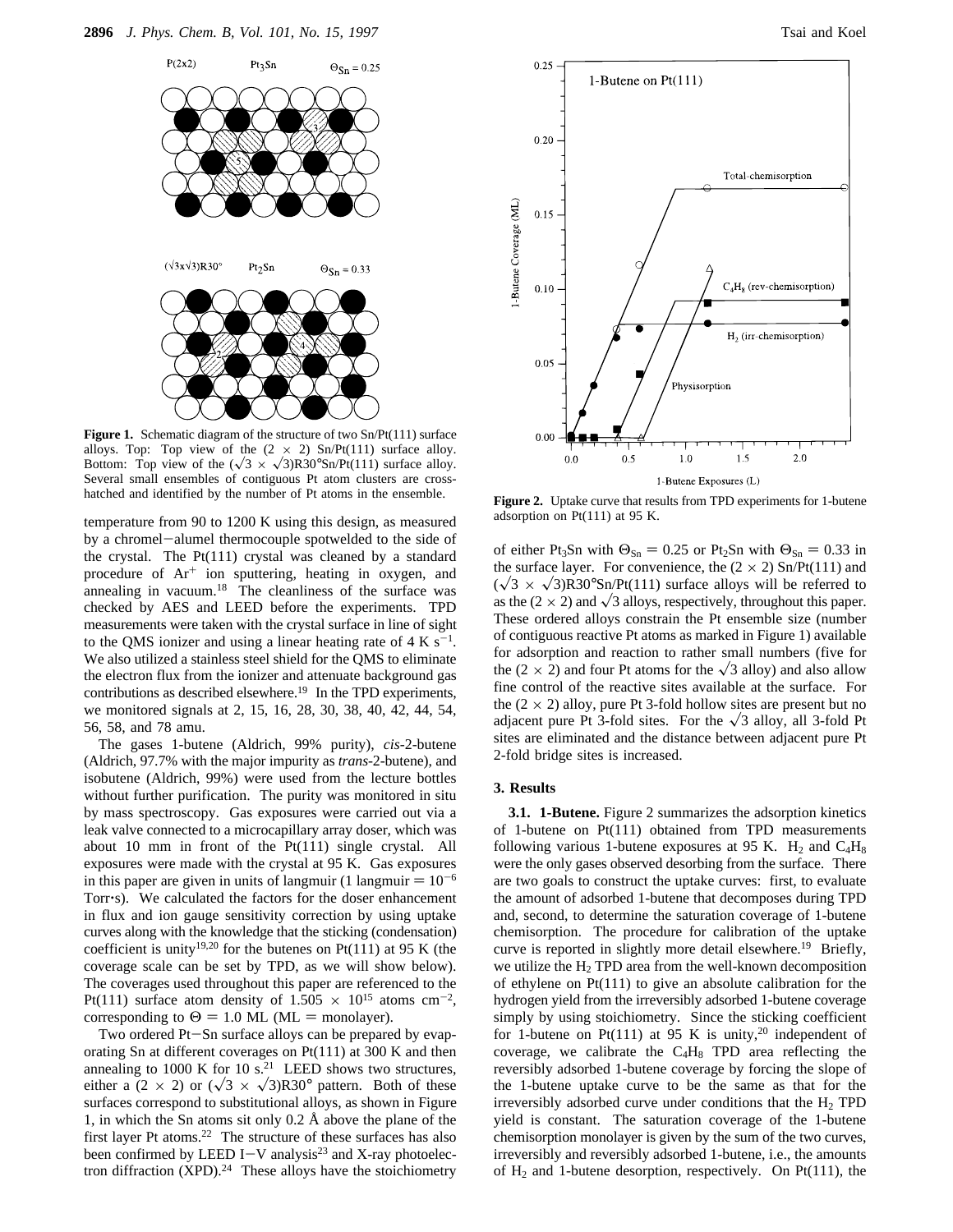

**Figure 3.** (a) C<sub>4</sub>H<sub>8</sub> TPD spectra following 1-butene exposures on Pt(111) at 95 K. The exposures were 0.20, 0.40, 0.60, and 1.2 langmuir of 1-butene. (b) C<sub>4</sub>H<sub>8</sub> TPD spectra after 1-butene exposures on the  $(2 \times 2)$  alloy at 95 K. The exposures were 0.0, 0.10, 0.20, 0.40, 0.60, and 1.2 langmuir of 1-butene. (c) C<sub>4</sub>H<sub>8</sub> TPD spectra following 1-butene exposures on the  $\sqrt{3}$  alloy at 95 K. The exposures were 0.0, 0.04, 0.10, 0.20, 0.40, 0.60, 1.2, and 2.0 langmuir of 1-butene.

saturation coverage of 1-butene in the chemisorbed monolayer is 0.17 ML. During TPD, 0.08 ML of 1-butene decomposes and 0.09 ML desorbs molecularly as 1-butene. Physisorption to form condensed multilayers occurs at larger exposures, and the initial population of these states is also shown in Figure 2. We also used AES to monitor the amount of residual carbon on the surface after each TPD spectrum for this case and all of the others. The extent of butene decomposition determined in this manner gave values consistent with those obtained from the uptake curves, as will be discussed later.

Figure 3a shows a series of 1-butene ( $C_4H_8$ , mass 56) TPD spectra after 1-butene adsorption on Pt(111) at 95 K for increasing 1-butene exposures.<sup>25</sup> For exposures of less than  $0.20$ langmuir, all of the chemisorbed 1-butene is irreversibly adsorbed and no molecular desorption occurs. Chemisorbed 1-butene initially desorbs in a peak at 288 K. We roughly estimate that this corresponds to a desorption activation energy of 17.5 kcal/mol. In this paper, all of the conversions from desorption peak temperatures to desorption activation energies used Redhead analysis<sup>26</sup> with an assumption of first-order desorption kinetics and a preexponential factor of  $10^{13}$  s<sup>-1</sup>, and we quote desorption activation energies to the nearest 0.5 kcal/mol. The peak desorption temperature of reversibly chemisorbed 1-butene decreases as the 1-butene exposure increases. It moves from 288 to 270 K at 1 monolayer coverage of 1-butene. The corresponding activation energy for the peak at 270 K is 16.5 kcal/mol. The shift of desorption peak toward lower temperatures with increasing coverages in the monolayer was seen for all of the butene isomers studied on these three surfaces. It is likely due to a decrease in the heat of adsorption from lateral repulsive interactions between chemisorbed molecules in the monolayer. Higher exposures of 1-butene produce physisorbed molecules that desorb in a peak at 120 K. A high-temperature shoulder on the multilayer desorption peak on Pt(111) modifies the peak shape from the typical zeroth-order desorption profile that is characterized by a instantaneous drop in peak intensity after the peak maximum. This shoulder corresponds to a weakly bonded state at about 140 K. This weakly bonded state is seen more clearly in Figure 3b and 3c and was seen for all of the butene isomers on all of the surfaces studied.

Figure 3b shows the TPD spectra of 1-butene desorption for increasing exposures of 1-butene on the  $(2 \times 2)$  alloy at 95 K. Reversibly adsorbed 1-butene occurs at exposures as low as 0.10 langmuir, compared to about 0.40 langmuir on the Pt(111) surface. Chemisorbed 1-butene desorbs in a peak at 268 K at low coverage, and the peak temperature shifts to 256 K at monolayer coverage. The corresponding activation energies are 16.5 and 15.5 kcal/mol, respectively. After saturating the monolayer, further exposures form a weakly bonded state that desorbs initially in a peak at 152 K, and this shifts to about 140 K at larger coverages. In addition, a physisorbed multilayer peak was observed at 120 K, and this lowest temperature peak could be increased in size with no limit with larger exposures.

A series of 1-butene TPD spectra for increasing 1-butene exposures on the  $\sqrt{3}$  alloy at 95 K are shown in Figure 3c. Chemisorbed 1-butene desorbs at 222-202 K depending on the coverage in the monolayer, with corresponding activation energies of 13.5 and 12.0 kcal/mol, respectively. Prior to the formation of the multilayer desorption peak, a sharp peak at 114 K, other features appear with desorption peak temperatures of 155 and 142 K.

Figure 4 compares the molecular 1-butene desorption spectra on all three surfaces. An exposure of 1.2 langmuir of 1-butene was used which saturates the chemisorbed monolayer and produces some physisorbed species. The desorption temperature of the chemisorbed 1-butene shifts down as the surface Sn concentration goes up. At monolayer coverage, the peak temperature decreases from 270 K on Pt(111) to 256 K on the  $(2 \times 2)$ alloy and further to 202 K on the  $\sqrt{3}$  alloy. On Pt(111), the amount of 1-butene molecular desorption is smaller than that from the two surface alloys even though similar monolayer coverages of 1-butene are formed on all of these substrates (as we will discuss later in Table 1). This must mean that less decomposition occurs on alloys during TPD, and this is shown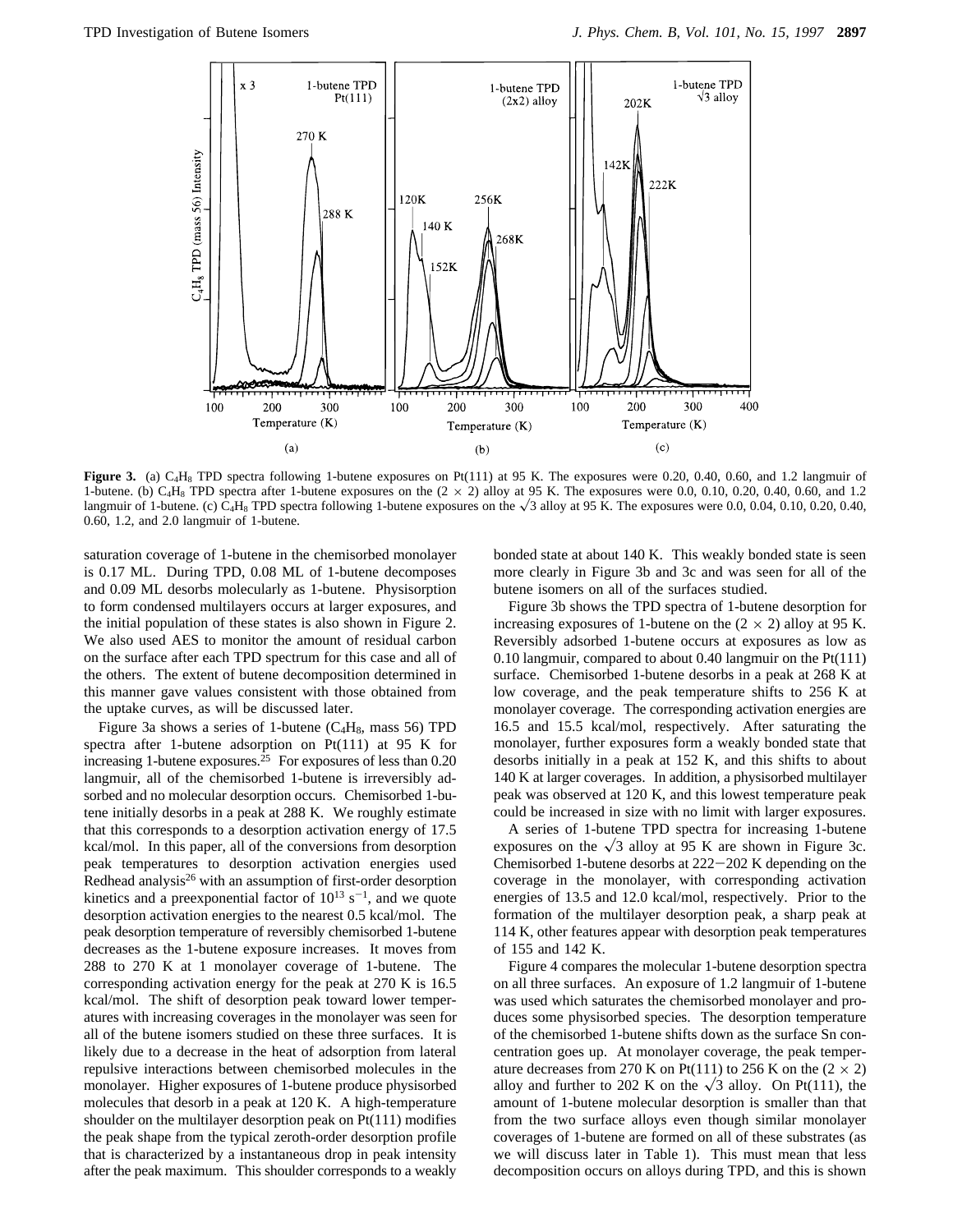

**Figure 4.** Comparison of the C<sub>4</sub>H<sub>8</sub> TPD spectra after 1.2-langmuir 1-butene exposures on all three surfaces at 95 K to produce a chemisorbed monolayer and some concentration of physisorbed species.

clearly below. Alloyed Sn weakens the bonding of 1-butene to the surface and suppresses the decomposition of chemisorbed 1-butene.

Although we have not yet carried out surface vibrational spectroscopy to investigate the bonding of 1-butene on the Sn/ Pt(111) surface alloys, we have some insight into this issue from our previous high-resolution electron-energy-loss spectroscopy (HREELS) studies of ethylene bonding on these Sn/Pt(111) surface alloys.<sup>27</sup> These studies showed that ethylene was di*σ*-bonded on both alloy surfaces but that ethylene was less rehybridized toward  $sp<sup>3</sup>$  as the Sn concentration increased. Our observation of a similar decrease in the desorption activation energy, i.e., weakening of the chemisorption bond strength, of 1-butene on the surface alloys compared to that for ethylene strongly suggests that di- $\sigma$ -bonded 1-butene is the surface species formed on these two surface alloys at low temperature.

Obviously, it is difficult to assign the origin of the weakly bonded states that desorb from all three surfaces at 140-155 K. These peaks could be due to a species in the chemisorbed monolayer weakly  $\pi$ -bonded to the surface or a species in the second layer (that would also have a  $C=C$  double bond and thus  $\pi$ -bonding within the molecule). Aided by a quantitative analysis of the 1-butene TPD spectra, these low-temperature peaks  $(140-155 \text{ K})$  and the strongly bound peaks  $(200-290 \text{ K})$ K) have similar areas and so have similar coverages. Thus, we favor an assignment of this weakly bonded state to species that are not part of the chemisorbed monolayer, i.e., not forming site-specific and geometry-specific bonding interactions with the surface, but that do have a fair energetic distinction from the formation of the multilayer state on these surfaces due to some appreciable interaction with the surface. This observation and assignment is discussed in a bit more detail with reference to isobutene desorption in another paper.19

The  $H_2$  TPD spectra following various exposures of 1-butene on Pt(111) at 95 K are shown in Figure 5a. The  $H_2$  yield was a constant for all exposures  $\geq 0.40$  langmuir. This is consistent with the molecular 1-butene desorption shown in Figure 3a, where the reversibly adsorbed 1-butene starts to form at an exposure near 0.40 langmuir. At low 1-butene coverage (0.10 langmuir exposure),  $H_2$  desorption occurs in a peak at 345 K with a shoulder at 400 K. H<sub>2</sub> desorption from H<sub>2</sub> exposures<sup>2</sup> is at a similar temperature of 350 K, and this indicates that  $H_2$ desorption from decomposition of low coverages of 1-butene on  $Pt(111)$  is  $H_2$ -desorption rate-limited. At monolayer coverage of 1-butene, the  $H_2$  desorption profile has a lot of structure with three groups of peaks located at 250-330 and 330-480 K and a broad peak centered at 620 K.

In Figure 5b, we show the  $C_4H_x$  stoichiometry for the species formed from sequential dehydrogenation of the 1-butene monolayer on Pt(111) as a function of the crystal temperature using the H<sub>2</sub> TPD spectra for monolayer coverage. The  $C_4H_x$ stoichiometry comes from an integration of the  $H_2$  desorption peak areas on Pt(111) following a normalization of the mass spectrometer intensity to remove the influence of the surface temperature on the  $H_2$  sensitivity (ref 19 and references cited therein). We confirm the assignment of Avery and Sheppard <sup>8</sup> that the  $H<sub>2</sub>$  desorption peak at 296 K is due to the formation of butylidyne (C4H7), where each irreversibly chemisorbed 1-butene molecule  $(C_4H_8)$  releases one H. These authors<sup>8</sup> also used HREELS to show that butylidyne is formed at room temperature. The  $H_2$  desorption peaks with temperatures between 326 and 480 K, shown in Figure 5a, correspond in total to the liberation of 4.5 H/molecule. The overall stoichiometry of all surface species at 480 K is hence  $C_4H_{2,5}$ . This result is slightly different from the value of  $C_4H_2$  reported previously.<sup>8</sup> Noninteger stoichiometry is certainly possible for the surface species since several different fragments can coexist on the surface, e.g., C2H + CH, etc. Carbon-carbon bond-breaking reactions have been proposed to occur at a temperature near  $500 \text{ K}$ .<sup>8</sup> In summary, the  $H_2$  desorption ratios for 1-butene on Pt(111) are 1:4.5:2.5, corresponding to the three regions in Figure 5a. Schematically, we can write the following dehydrogenation mechanism: o the three regions in Figure 5a.<br>
e following dehydrogenation n<br>  $C_4H_8 \xrightarrow{296 \text{ K}} C_4H_7 \xrightarrow{408 \text{ K}} C_4H_{2.5}$ 

$$
C_4H_8 \xrightarrow{296 \text{ K}} C_4H_7 \xrightarrow{408 \text{ K}} C_4H_{2.5}
$$

 $H<sub>2</sub>$  desorption spectra from 1-butene monolayers on Pt(111) and the (2  $\times$  2) and  $\sqrt{3}$  surface alloys are shown in Figure 6a. The amount of H<sub>2</sub> evolution from the  $(2 \times 2)$  alloy is only 14% of the  $H_2$  yield from Pt(111), and this corresponds to a decomposition of 7% of the chemisorbed 1-butene on the (2  $\times$ 2) alloy. No H<sub>2</sub> desorption was detected from the  $\sqrt{3}$  alloy. Alloyed Sn dramatically suppresses the decomposition (as monitored by the  $H_2$  desorption) of chemisorbed 1-butene from both alloys, even though similar chemisorption coverages were obtained on all of these three surfaces. AES measurements taken after TPD on both surface alloys are consistent with these H2 TPD results that only a small amount of or no decomposition occurs on the  $(2 \times 2)$  and  $\sqrt{3}$  alloys.

Figure 6b shows  $H_2$  TPD spectra from increasing 1-butene exposures on the  $(2 \times 2)$  alloy. A fairly sharp peak near 410 K and a broad peak with a maximum at 670 K were observed for all exposures. The  $H_2$  desorption peaks below 300 K are due to cracking fractions of desorbed 1-butene in the QMS ionizer. The main peak at 410 K is very close to the temperature of the main  $H_2$  peak on Pt(111) due to butylidyne decomposition, and it is possible that butylidyne formation occurs on this surface, too. The  $H_2$  evolution from initial dehydrogenation of 1-butene (possibly to form butylidyne) appears as a shoulder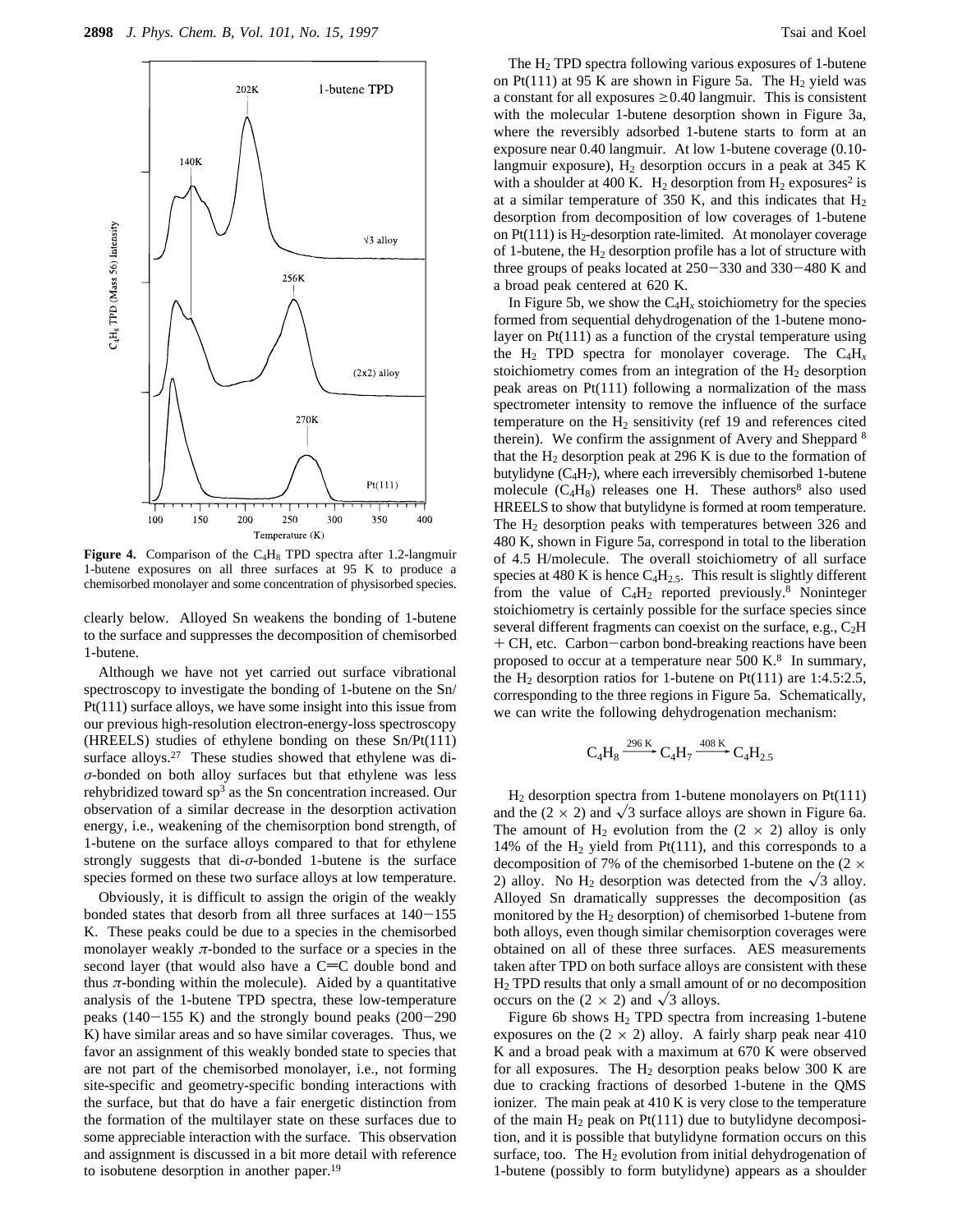

**Figure 5.** (a) H<sub>2</sub> desorption resulting from 1-butene decomposition on Pt(111). The exposures were 0.0, 0.10, 0.20, 0.40, 0.60, and 1.2 langmuir of 1-butene on Pt(111) at 95 K. (b) Surface stoichiometry of hydrocarbon fragments resulting from the dehydrogenation of the 1-butene (C<sub>4</sub>H<sub>8</sub>) monolayer as a function of temperature on Pt(111).



**Figure 6.** (a) Comparison of the H<sub>2</sub> desorption spectra from 1-butene decomposition on Pt(111), the  $(2 \times 2)$  and  $\sqrt{3}$  alloy surfaces. (a) H<sub>2</sub> desorption from 1-butene decomposition on the  $(2 \times 2)$  alloy. The exposures were 0.0, 0.20, 0.40, 0.60, and 1.2 langmuir of 1-butene on the  $(2 \times 2)$ 2) alloy at 95 K.

on the low-temperature leading edge of this peak.  $H_2$  desorption from atomic H dosed to the  $(2 \times 2)$  alloy surface occurs at  $337-371$  K,<sup>28</sup> so it is not clear whether or not this H<sub>2</sub> evolution is H2-desorption rate-limited or reaction-rate-limited. The first step in the butylidyne decomposition mechanism on the  $(2 \times$ 2) alloy and the corresponding activation energy appears to be quite similar to that on Pt(111) since the  $H_2$  evolution has a similar peak temperature and profile. Differences occur in the higher temperature region where the peaks at 448 and 620 K on Pt(111) are absent on the  $(2 \times 2)$  alloy, indicating a different butylidyne decomposition mechanism.

While it is tempting to assign the small  $H_2$  evolution on the  $(2 \times 2)$  alloy to defective Pt(111)-like regions and we cannot rule out a very small concentration of such defects, it is quite likely that these results reflect appropriately the alkene chemistry of the nondefective alloy. We make this conclusion for several reasons. First, alkane thermal desorption occurs in narrow peaks characteristic of  $Pt(111)$  or the alloy surface,<sup>1</sup> and these results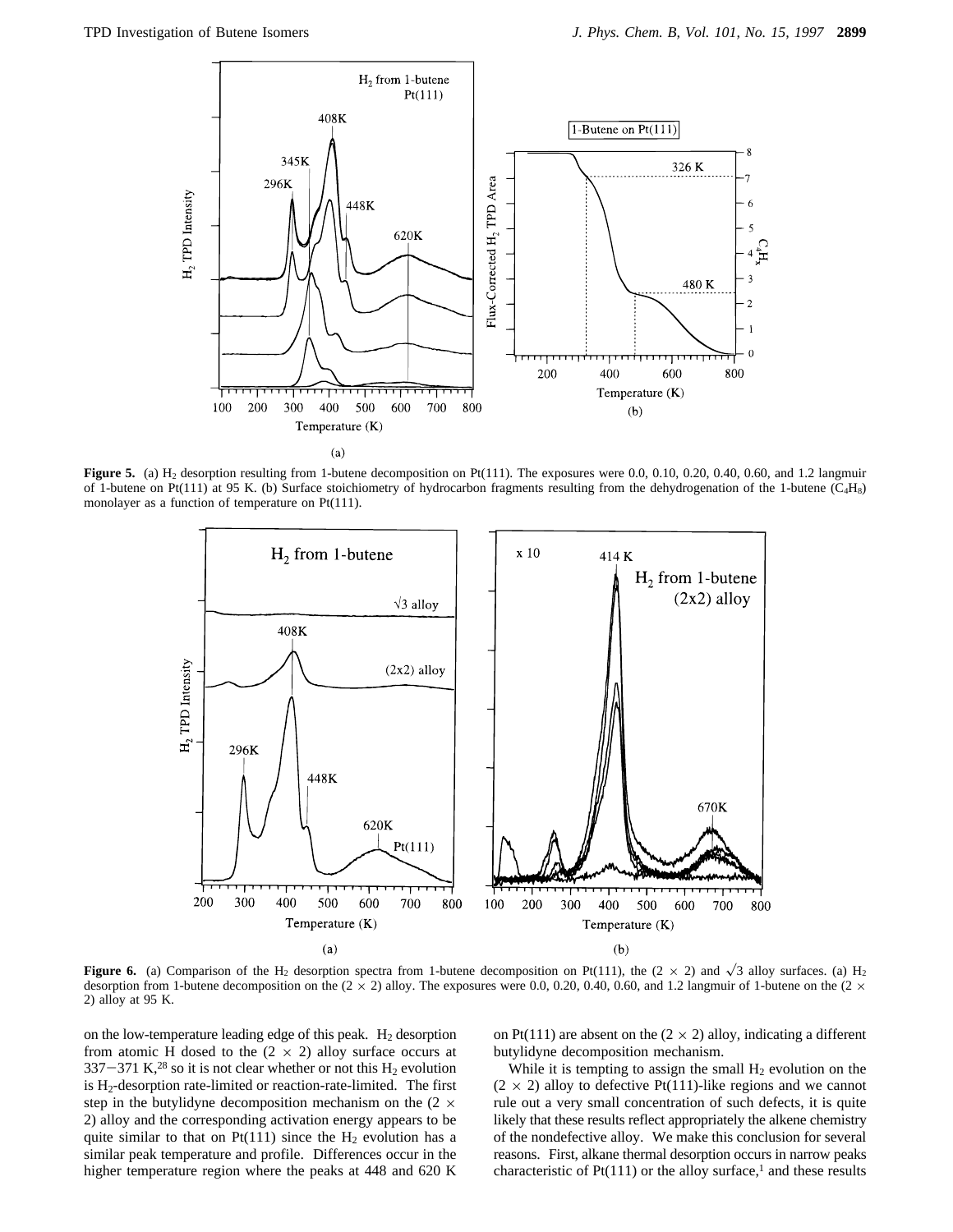

**Figure 7.** Uptake curve that results from TPD experiments for *cis*-2 butene adsorption on Pt(111) at 95 K.

show clearly that Pt(111)-like defects are below 1% on the (2  $\times$  2) alloys prepared properly. Second, the H<sub>2</sub> evolution from the low background exposures shown in Figures 5a and 6a occurs at different temperatures, which would not be expected if Pt(111)-like defects had any significant concentration on the alloy surface. Finally, low coverages of butylidyne on Pt(111) thermally decomposes to give quite a different  $H_2$  TPD spectrum.

No ordered structures due to an adsorbate lattice were observed by LEED following 1-butene adsorption on either alloy surface at 95 K. A number of annealing experiments at various temperatures were carried out carefully following the formation of a multilayer coverage of 1-butene on the  $(2 \times 2)$  and  $\sqrt{3}$ alloys, and no extra spots in addition to the alloy structures were seen by LEED.

**3.2.** *cis***-2-Butene.** The adsorption of *cis*-2-butene on Pt(111) at 95 K is described by the uptake curves shown in Figure 7. These curves are constructed from the  $H_2$  and *cis*-2-butene TPD spectra (shown below) and are denoted as irreversible and reversible adsorption, respectively. The calibration procedure used was identical to that presented above for 1-butene. For *cis*-2-butene on Pt(111), the coverage for the chemisorbed monolayer is 0.13 ML, with 0.08 ML irreversibly adsorbed and 0.05 ML reversibly adsorbed. Additional uptake at higher exposures due to the formation of physisorbed species is also shown in Figure 7.

TPD spectra for C4H8 after increasing *cis*-2-butene exposures on Pt(111) at 95 K are given in Figure 8a. At low coverage (<0.24 langmuir), all of the chemisorbed *cis*-2-butene is irreversibly adsorbed. Thus,  $H_2$  is liberated from the surface and no molecular desorption is detected during TPD. The desorption peak from reversibly chemisorbed *cis*-2-butene occurs initially at 270 K after 0.48-langmuir *cis*-2-butene exposure and then shifts to 260 K at monolayer coverage. An exposure of 0.71 langmuir of *cis*-2-butene on Pt(111) at 95 K forms both the strongly chemisorbed state and a weakly bonded state that gives rise to a peak at 142 K. An exposure of 1.1 langmuir produces a multilayer peak at 130 K, and this peak could be increased in size indefinitely with larger exposures.

As with 1-butene, repulsive interactions also exist within the *cis*-2-butene chemisorbed monolayer. This reduces the desorption peak temperature from 270 to 260 K and the corresponding activation energies for desorption from 16.5 to 16.0 kcal/mol with increasing *cis*-2-butene coverage.

TPD spectra for *cis*-2-butene for increasing *cis*-2-butene exposures on the  $(2 \times 2)$  alloy at 95 K are given in Figure 8b. C4H8 desorption from a chemisorbed state is initially observed in a peak at 254 K after exposures as low as 0.06 langmuir. This indicates that reversible adsorption of *cis*-2-butene occurs on the  $(2 \times 2)$  alloy even at low coverages, in contrast to the chemistry seen on Pt(111). At monolayer coverage, the desorption peak of chemisorbed *cis*-2-butene is very broad, extending to lower temperatures and shifting the peak to 222 K. The desorption activation energies corresponding to peaks at 254 and 222 K are 15.5 and 13.0 kcal/mol, respectively. At higher exposures, *cis*-2-butene forms a weakly bonded state that is desorbed at 150 K and a multilayer state that desorbs initially in a peak at 130 K.

A series of C4H8 TPD spectra for increasing *cis*-2-butene exposures on the  $\sqrt{3}$  alloy at 95 K are shown in Figure 8c. The C4H8 desorption peak for reversibly chemisorbed species shifts from 200 to 176 K as the exposure increases from 0.12 to 0.71 langmuir. A clearly distinguishable peak at 152 K was observed following 1.1-langmuir exposure. Multilayer desorption gives rise to a peak at 124 K after *cis*-2-butene exposures of  $\geq 1.1$ langmuir on the  $\sqrt{3}$  alloy.

Figure 9 compares molecular desorption for monolayer coverages of *cis*-2-butene on these substrates. Alloyed Sn weakens the chemisorption bond strength as can be seen in the decreased desorption temperature with increasing Sn concentration. Surface Sn atoms in the alloys also suppress *cis*-2-butene decomposition, since the *cis*-2-butene desorption yields from both alloys are larger than that from Pt(111) and very similar monolayer coverages are observed for all of these three surfaces (about 0.13 ML as will be shown in Table 1). This figure also shows that a weakly bonded state that desorbs near 150 K occurs on all three surfaces. The assignment of the origin of this peak is not clear, but we currently do not favor attributing it to the chemisorbed monolayer as a  $\pi$ -bonded chemisorbed species.

H2 TPD from the decomposition of chemisorbed *cis*-2-butene on Pt(111) is shown in Figure 10a.  $H_2$  desorption from *cis*-2butene exposures of  $\leq 0.24$  langmuir forms a sharp peak at 352 K, which is  $H_2$ -desorption rate-limited on Pt(111), and a broad peak extending to 800 K. Consistent with our results for molecular *cis*-2-butene desorption, the H<sub>2</sub> TPD yield, and thus the amount of irreversible adsorption, is saturated by 0.48 langmuir *cis*-2-butene exposure. The H<sub>2</sub> TPD spectrum from near monolayer coverages of *cis*-2-butene is comprised of peaks at 302 and 384 K and a broad peak centered at 610 K. In Figure 10b, we take this top  $H_2$  TPD spectrum and integrate to determine the amount of  $H_2$  desorption as a function of temperature after making a flux correction. This graph also shows on the right-hand side the overall stoichiometry  $(C_4H_x)$ of the surface species formed from thermal decomposition of a monolayer coverage of *cis*-2-butene on Pt(111). One sees that the  $H_2$  desorption ratios are 1.6:4.2:2.2 for the peaks at 302, 384, and 610 K. A general schematic diagram for *cis*-2-butene dehydrogenation on Pt(111) is as follows: A general schematic diagram is<br>n on Pt(111) is as follows:<br> $C_4H_8 \xrightarrow{302 \text{ K}} C_4H_{6.4} \xrightarrow{384 \text{ K}} C_4H_{2.2}$ 

$$
C_4H_8 \xrightarrow{302 \text{ K}} C_4H_{6.4} \xrightarrow{384 \text{ K}} C_4H_{2.2}
$$

We interpret these results to be almost the same as those for 1-butene, with the formation of butylidyne by losing one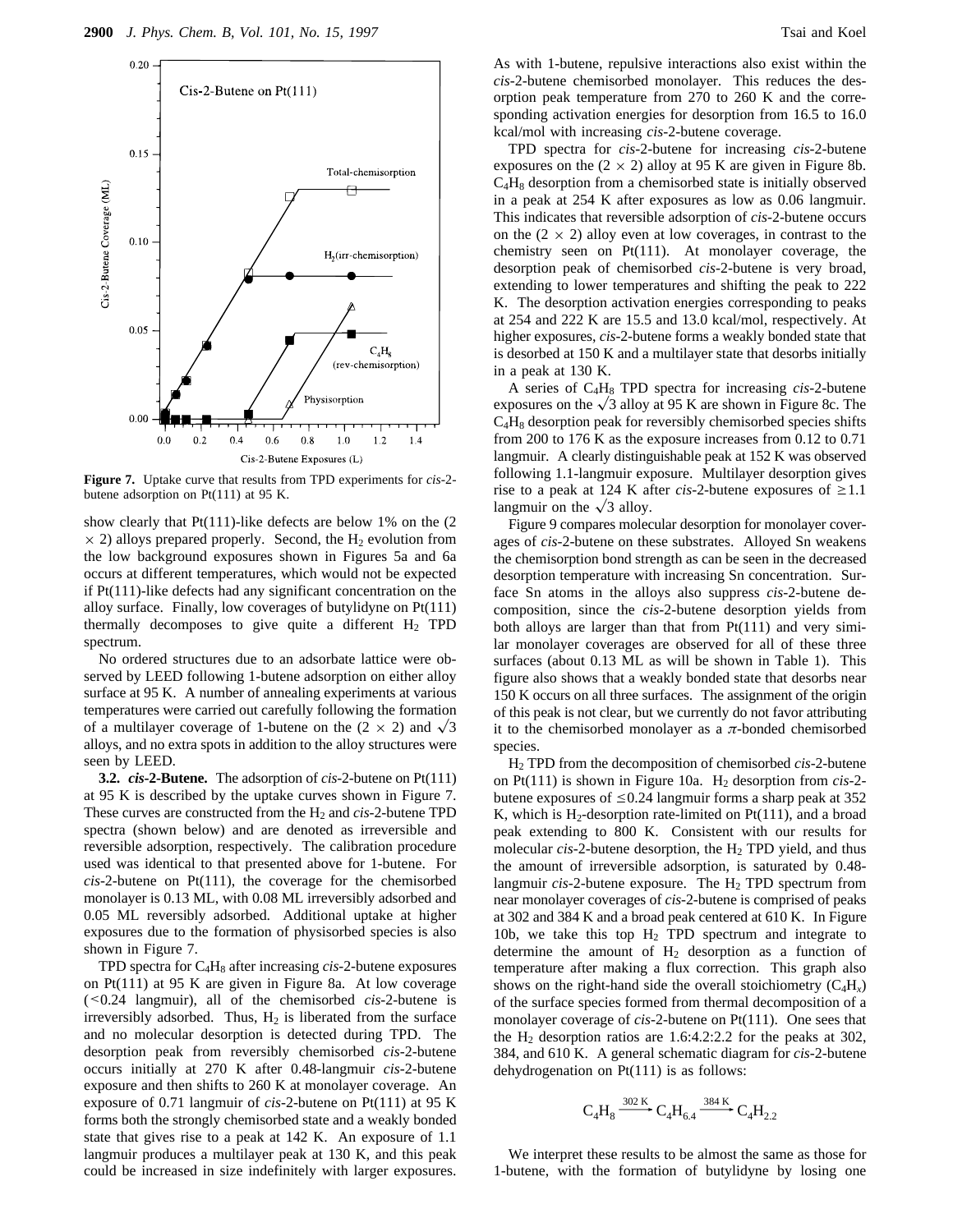

**Figure 8.** (a) C4H8 TPD spectra from *cis*-2-butene exposures on Pt(111) at 95 K. The exposures were 0.24, 0.48, 0.71, and 1.1 langmuir of *cis*-2-butene. (b) C<sub>4</sub>H<sub>8</sub> TPD spectra from *cis*-2-butene exposures on the  $(2 \times 2)$  alloy at 95 K. The exposures were 0.0, 0.06, 0.12, 0.24, 0.71, and 1.4 langmuir of *cis*-2-butene. (c) C<sub>4</sub>H<sub>8</sub> TPD spectra from *cis*-2-butene exposures on the  $\sqrt{3}$  alloy at 95 K. The exposures were 0.12, 0.24, 0.71, 1.1, and 1.4 langmuir of *cis*-2-butene.



**Figure 9.** Comparison of the C4H8 TPD spectra after 0.71-langmuir *cis*-2-butene exposures on all three surfaces at 95 K to produce a chemisorbed monolayer and some concentration of physisorbed species.

H/molecule in a peak at 302 K and then extensive dehydrogenation of the hydrocarbon fragments that result from butylidyne decomposition in a peak at 384 K in TPD. Slightly lower stability of the butylidyne species formed from *cis*-2-butene compared to 1-butene causes a strong overlap of the first two H2 desorption states, and this leads to an overestimation of the size of the first peak in Figure 10b. We note that the peak temperatures in the TPD spectra in Figure 10a agree well with those reported previously,<sup>4</sup> but our quantitative analysis of those peak areas disagrees slightly with the former report of 1:6:1 for the three regions defined by the peaks at 294 and 381 K and the range  $583-705$  K.

Figure 11a provides a summary of the  $H<sub>2</sub>$  desorption from the *cis*-2-butene monolayer on all three substrates. Absolutely no H<sub>2</sub> desorption is observed on the  $\sqrt{3}$  surface alloy, while about 10% of the amount of the  $H_2$  yield from the Pt(111) surface is desorbed on the  $(2 \times 2)$  alloy. Several H<sub>2</sub> TPD spectra from *cis*-2-butene exposures on the  $(2 \times 2)$  alloy at 95 K are reproduced on an expanded scale in Figure 11b. A fairly sharp peak at 400 K and a broad peak centered at 670 K are typical of all the exposures. The H<sub>2</sub> yield from the  $(2 \times 2)$ alloy corresponds to the decomposition of 6% of the chemisorbed *cis*-2-butene monolayer. The amount of residual carbon detected by AES measurements after the TPD experiments with *cis*-2-butene on both the (2  $\times$  2) and  $\sqrt{3}$  alloys was consistent with these results.

No extra spots in LEED were observed in annealing experiments following *cis*-2-butene adsorption on both the  $(2 \times 2)$ and  $\sqrt{3}$  alloys at 95 K, indicating that no adsorbate structures possessing long-range order were formed. The adsorption, desorption, and reaction of *cis*-2-butene on the surface alloys did not change the surface structure; i.e., no detectable changes occurred in the LEED pattern after a TPD experiment.

**3.3. Isobutene.** The  $H_2$  and  $C_4H_8$  TPD results for isobutene adsorption on Pt(111) and the (2  $\times$  2) and  $\sqrt{3}$  surface alloys, including a quantitative analysis of the uptake curve, coverage, and dehydrogenation mechanism on Pt(111) are presented elsewhere.19 We summarize these results here in order to make comparisons to the other butene isomers. On  $Pt(111)$ , the isobutene monolayer coverage is 0.12 ML, with 0.065 ML irreversibly adsorbed and 0.055 ML reversibly chemisorbed. Integration of the corrected  $H_2$  TPD spectrum from the isobutene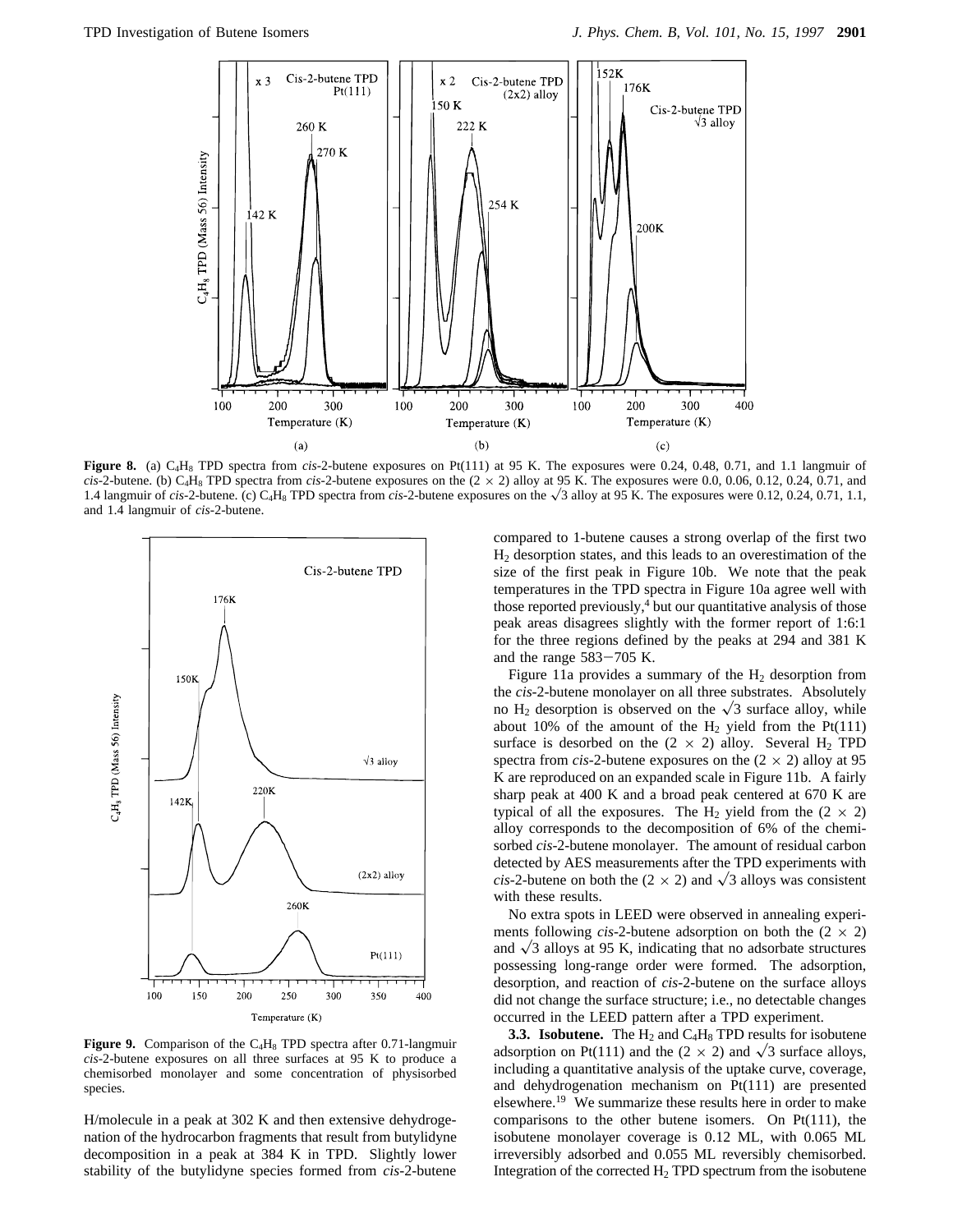

**Figure 10.** (a) H2 desorption spectra resulting from *cis*-2-butene decomposition on Pt(111). The exposures were 0.0, 0.06, 0.12, 0.24, 0.48, and 1.1 langmuir of *cis*-2-butene on Pt(111) at 95 K. (b) Surface stoichiometry of hydrocarbon fragments resulting from *cis*-2-butene (C4H8) dehydrogenation as a function of temperature on Pt(111).



**Figure 11.** (a) H<sub>2</sub> desorption from *cis*-2-butene decomposition on Pt(111), the (2 × 2) and  $\sqrt{3}$  alloy surfaces. (a) H<sub>2</sub> desorption resulting from *cis*-2-butene decomposition on the (2  $\times$  2) alloy. The exposures were 0.0, 0.06, 0.24, and 1.4 langmuir of *cis*-2-butene on the (2  $\times$  2) alloy at 95 K.

monolayer indicates the following dehydrogenation processes:

molayer indicates the following dehydrogenation process  
\n
$$
C_4H_8 \xrightarrow{330 \text{ K}} C_4H_7 \xrightarrow{400 \text{ K}} C_4H_5 \xrightarrow{480 \text{ K}} C_4H_3 \xrightarrow{535 \text{ K}} C_4H_{1.5}
$$

Chemisorbed isobutene on Pt(111) desorbs at 280 K at low coverage and then shifts to 268 K at monolayer coverage. Alloyed Sn decreases the bonding of isobutene to the surface as reflected in the molecular desorption temperatures of 240-212 and 180-170 K on the  $(2 \times 2)$  and  $\sqrt{3}$  alloys, respectively, depending on the coverage. Sn adatoms also strongly suppress isobutene decomposition, as seen in the  $H_2$ TPD yield. Only 3% of the chemisorbed monolayer decom-

poses on the  $(2 \times 2)$  alloy to liberate H<sub>2</sub>, which corresponds to only 5% of the  $H_2$  yield from isobutene decomposition on Pt(111). No decomposition occurs on the  $\sqrt{3}$  alloy. However, the alloyed Sn does not appreciably affect the amount of monolayer coverage compared to that formed on Pt(111) at 95 K. Also, no extra LEED spots in addition to those due to the alloy structures, i.e., either the  $(2 \times 2)$  or  $(\sqrt{3} \times \sqrt{3})R30^\circ$ pattern, were observed over a range of substrate temperatures of 95-800 K.

#### **4. Discussion**

Adsorption studies for an increasing number of hydrocarbons on these two Pt-Sn surface alloys have now been carried out,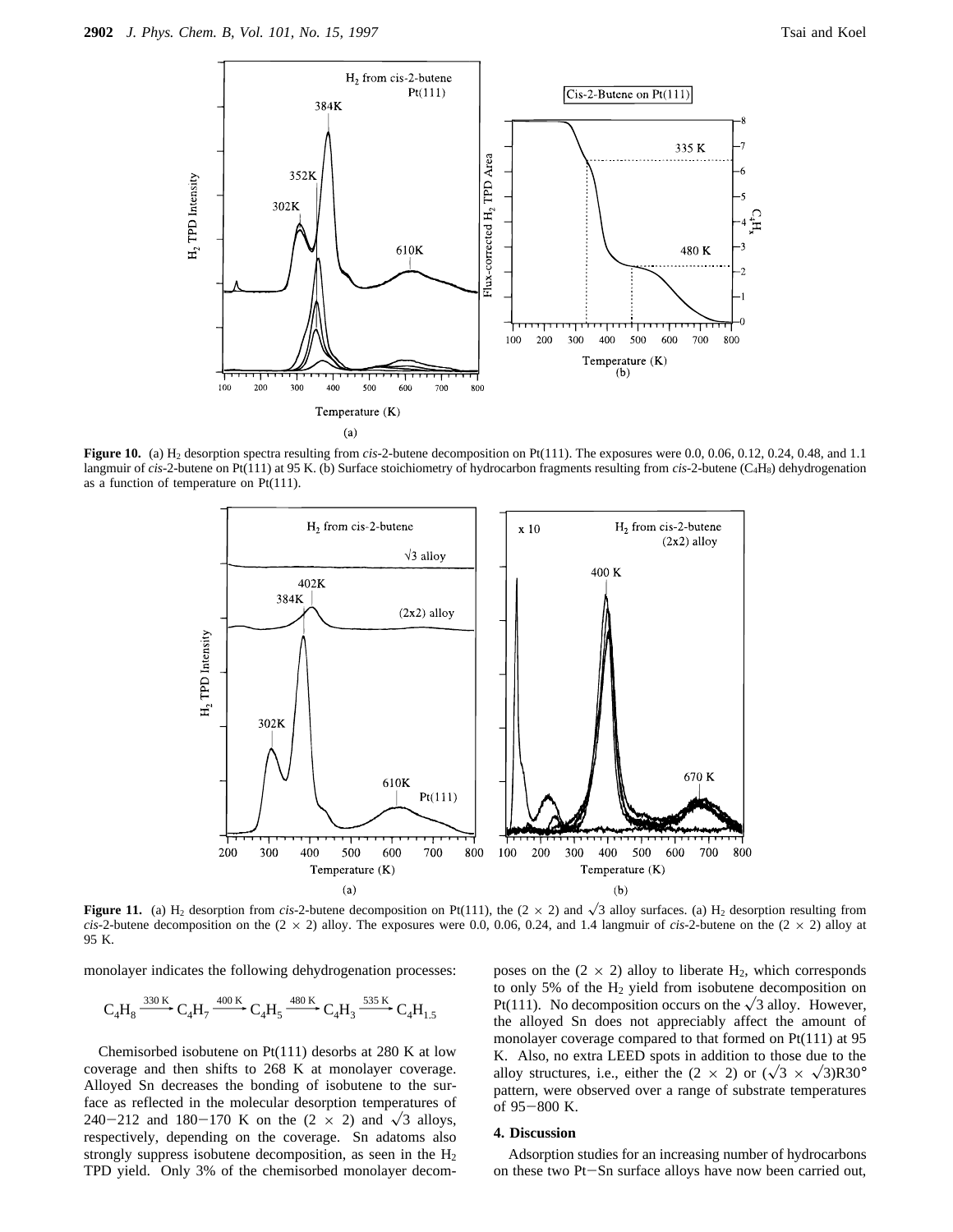

**Figure 12.** (a) Comparison of the C<sub>4</sub>H<sub>8</sub> TPD spectra from coverages of the three butenes slightly larger than one monolayer (solid lines) and low coverage (dashed lines) on Pt(111) after adsorption at 95 K. (b) Comparison of the corresponding H<sub>2</sub> TPD spectra from the three butenes adsorbed on Pt(111).

and some general trends are starting to emerge. The alloys adsorb alkanes  $(n$ -butane,<sup>1</sup> isobutane,<sup>1</sup> and cyclohexane<sup>29</sup>) reversibly—decomposition under UHV conditions is completely suppressed. The adsorption energies of these saturated hydrocarbons are only slightly reduced by incorporating Sn into the Pt(111) surface, and this reduction is linearly dependent on Sn concentration in the surface. A decrease of about 18% in the adsorption energy of these alkanes occurs on the  $(\sqrt{3} \times \sqrt{3})$ -R30°Sn/Pt(111) alloy with  $\Theta_{\text{Sn}} = 0.33$  compared to Pt(111). Alloying Sn in Pt(111) has a similar effect on the adsorption energies of alkenes<sup>19,27,30</sup> if one compares the results on the  $(2)$  $\times$  2) alloy with 0.25 ML of Sn atoms, but bonding on the  $\sqrt{3}$ alloy is relatively much weaker. Regarding the reactivity of these surfaces, benzene<sup>29</sup> decomposition is completely suppressed on both alloys, but for ethylene,<sup>19,27</sup> propylene,<sup>19</sup> and all of the butene isomers, decomposition is completely suppressed on the  $\sqrt{3}$  alloy but not fully eliminated on the (2  $\times$  2)  $Sn/Pt(111)$  alloy. Cyclohexene,<sup>30</sup> cyclohexadiene,<sup>31</sup> and acetylene<sup>32</sup> dehydrogenate even on the  $\sqrt{3}$  alloy. We now discuss our recent results on the  $C_4$  alkenes, the isomers of butene, in order to continue to develop a better understanding of the general reactivity of these Pt-Sn surface alloys, in particular with regard to olefin chemistry.

**4.1. Butene Adsorption and Reaction on Pt(111).** Figure 12a shows a comparison of the thermal desorption spectra of butene isomers adsorbed on Pt(111) at 95 K. Since all three of these molecules are di- $\sigma$ -bonded on Pt(111) at low temperatures,16 the similarities in the desorption temperature of the most strongly bound chemisorbed state (260-270 K at monolayer coverage) indicate that the chemisorption bond strength is unaffected by the identity of the butene isomer on Pt(111). These values can also be compared to 284 and 272 K for ethylene and propylene desorption on Pt(111), and this reveals only a weak inductive effect to slightly decrease the Pt-C bond strength upon substitution of alkyl groups for H in ethylene. These TPD spectra also reveal another desorption state at about 140 K which is difficult to resolve clearly from the multilayer

state near 120 K. The origin of this 140 K peak is not clear, but we currently believe that it is not part of the chemisorbed monolayer principally due to arguments that we can make about the maximum coverage that can be accommodated within the chemisorbed monolayer. No such state for ethylene or propylene was observed, and this also leads one to assign this feature to physisorbed layers.

In Figure 12b, we compare the dehydrogenation of butene isomers on Pt(111). They all form alkylidyne species on Pt(111) by removal of one H per molecule at similar temperatures  $(260-300 \text{ K})$ .<sup>4,8</sup> The stability of these alkylidyne species does not vary much, such that heating above 335 K initiates dehydrogenation of all of the alkylidynes. However, the dehydrogenation mechanism and the overall stoichiometry of the surface hydrocarbon fragments as a function of temperature are different for the butylidyne from isobutene compared to 1-butene and *cis*-2-butene, since the H<sub>2</sub> TPD traces are quite different above 335 K.

One would expect that the reactivity of these butene isomers with Pt(111) would be similar. All of the isomers have relatively weak  $\beta$ -CH, i.e., allylic C-H, bonds in addition to the stronger vinylic  $C-H$  bonds<sup>33</sup> that one finds in ethylene, and this leads to a higher reactivity than for ethylene. Since 1-butene has the fewest number of allylic C-H bonds, one might expect a slightly lower reactivity compared to the other isomers, but since cleavage of one of these bonds causes reaction, this may not cause a large effect. The uptake curves showed that 50- 60% of the chemisorbed layer decomposed upon heating for each of the butenes. These results can be compared to 44 and 56% for ethylene and propylene, respectively.

Table 1 summarizes all of the coverage values that we have determined: the saturation monolayer coverage  $(\Theta_{sat})$ , fraction of reversibly (Rev) and irreversibly (Irr) chemisorbed butenes on Pt(111) and the two alloy surfaces, and the saturation monolayer coverage calculated from a closest-packing model  $(\Theta_{cp})$ .  $\Theta_{cp}$  is the upper limit for the number of molecules in the chemisorbed monolayer. The butene isomers have very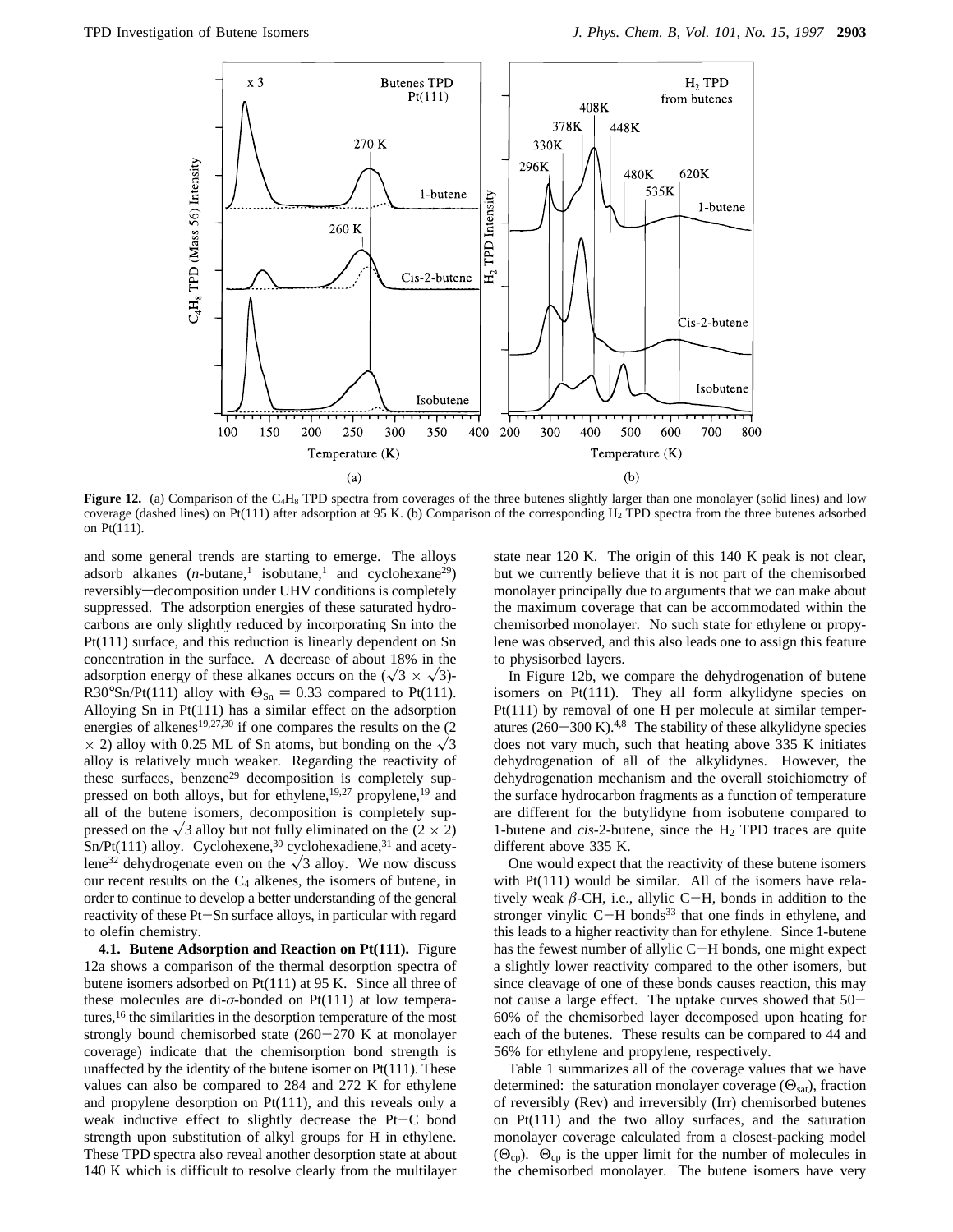**TABLE 1: Summary of the Coverages of Butene Isomers on Pt(111) and Two Sn/Pt(111) Surface Alloys**

|                 | values from uptake curves and TPD measurements |                              |                              |                             | AES (C/Pt)<br>$\Theta_{\text{C}}$ |
|-----------------|------------------------------------------------|------------------------------|------------------------------|-----------------------------|-----------------------------------|
|                 | Pt(111)                                        | $(2 \times 2)$ alloy         | $\sqrt{3}$ alloy             | $\Theta_{cp}$               | Irr $\%$ , Pt $(111)$             |
| 1-butene        | $Rev = 53%$                                    | $Rev = 93%$                  | $Rev = 100\%$                |                             | 0.39                              |
|                 | $Irr = 47%$                                    | $Irr = 7\%$                  |                              |                             | 0.39                              |
|                 | $\Theta_{\rm sat} = 0.17$ ML                   | $\Theta_{\rm sat} = 0.21$ ML | $\Theta_{\rm sat} = 0.21$ ML | $\Theta_{\rm cn}$ = 0.23 ML | 57%                               |
| $cis-2$ -butene | $Rev = 37%$                                    | $Rev = 94%$                  | $Rev = 100\%$                |                             | 0.30                              |
|                 | $Ir = 63\%$                                    | $Ir = 6\%$                   |                              |                             | 0.30                              |
|                 | $\Theta_{\rm sat} = 0.13$ ML                   | $\Theta_{\rm sat} = 0.10$ ML | $\Theta_{\rm sat} = 0.10$ ML | $\Theta_{\rm cn}$ = 0.23 ML | 58%                               |
| isobutene       | $Rev = 46%$                                    | $Rev = 97\%$                 | $Rev = 100\%$                |                             | 0.26                              |
|                 | $Ir = 54\%$                                    | $Irr = 3%$                   |                              |                             | 0.26                              |
|                 | $\Theta_{\rm sat} = 0.12$ ML                   | $\Theta_{\rm sat} = 0.11$ ML | $\Theta_{\rm sat} = 0.14$ ML | $\Theta_{\rm cn}$ = 0.23 ML | 54%                               |



Figure 13. Comparison of C<sub>4</sub>H<sub>8</sub> TPD spectra from coverages of the three butenes slightly larger than one monolayer (solid lines) and low coverage (dashed lines) on the  $(2 \times 2)$  alloy after adsorption at 95 K.

similar molecular sizes, and this leads to essentially the same value for  $\Theta_{\rm cp}$ . We found  $\Theta_{\rm sat}$  for 1-butene on Pt(111), however, to be appreciably larger than for the other isomers but still significantly smaller than  $\Theta_{cp}$ . These differences are due to the importance of specific sites and bonding geometries (that are obviously required to form the strongly chemisorbed di-*σ*bonded butenes) and the influence of the different molecular geometries on self-site-blocking.

The extent of irreversible adsorption, i.e., the fraction of the chemisorbed monolayer that dehydrogenates to liberate  $H_2$  and leave carbon on the surface after TPD, reported in Table 1 can be calculated in two ways. First, as discussed in the Results section, we have used TPD uptake curves to determine these fractions. Second, the decomposition amount can be obtained from the AES C(272)/Pt(237 eV) peak-to-peak height ratio measured after TPD experiments (heating up to 800 K). Calibration comes from C/Pt = 0.22 corresponding to  $\Theta_C$  = 0.22 ML due to 44% decomposition of 0.25 ML of  $C_2H_4$  on Pt(111).<sup>27</sup> Assuming that the values for  $\Theta_{\text{sat}}$  are correct and that a linear relationship exists between the C/Pt AES ratio and



Figure 14. Comparison of the C<sub>4</sub>H<sub>8</sub> TPD spectra from coverages of the three butenes slightly larger than one monolayer (solid lines) and low coverage (dashed lines) on the  $\sqrt{3}$  alloy after adsorption at 95 K.

 $\Theta_{\rm C}$  over this small range gives an independent determination of the irreversibly adsorbed fraction of the butenes.

**4.2. Butene Adsorption and Reaction on Sn/Pt(111) Surface Alloys.** Figures 13 and 14 summarize  $C_4H_8$  desorption following the adsorption of butene isomers on the  $(2 \times 2)$  and  $\sqrt{3}$  alloys, respectively, at 95 K. At monolayer coverage on the  $(2 \times 2)$  alloy, *cis*-2-butene and isobutene desorb at much lower temperatures than 1-butene, even though the desorption temperatures are similar on Pt(111). If one looks at the lower coverage behavior (Figures 3b and 8b and also shown as dashed line curves in this figure), much of this shift originates in a larger coverage-dependent shift for *cis*-2-butene and isobutene<sup>19</sup> on the  $(2 \times 2)$  alloy compared to that for 1-butene. The desorption peak from the chemisorbed state of *cis*-2-butene on the  $(2 \times 2)$  alloy is about 60 K wide, compared to about 40 K for 1-butene and isobutene. This also indicates different interactions within the adlayer, and possibly with the surface, depending on the butene isomer.

In Figure 14, the same trend of the desorption temperatures of the chemisorbed states on the  $\sqrt{3}$  alloy is observed with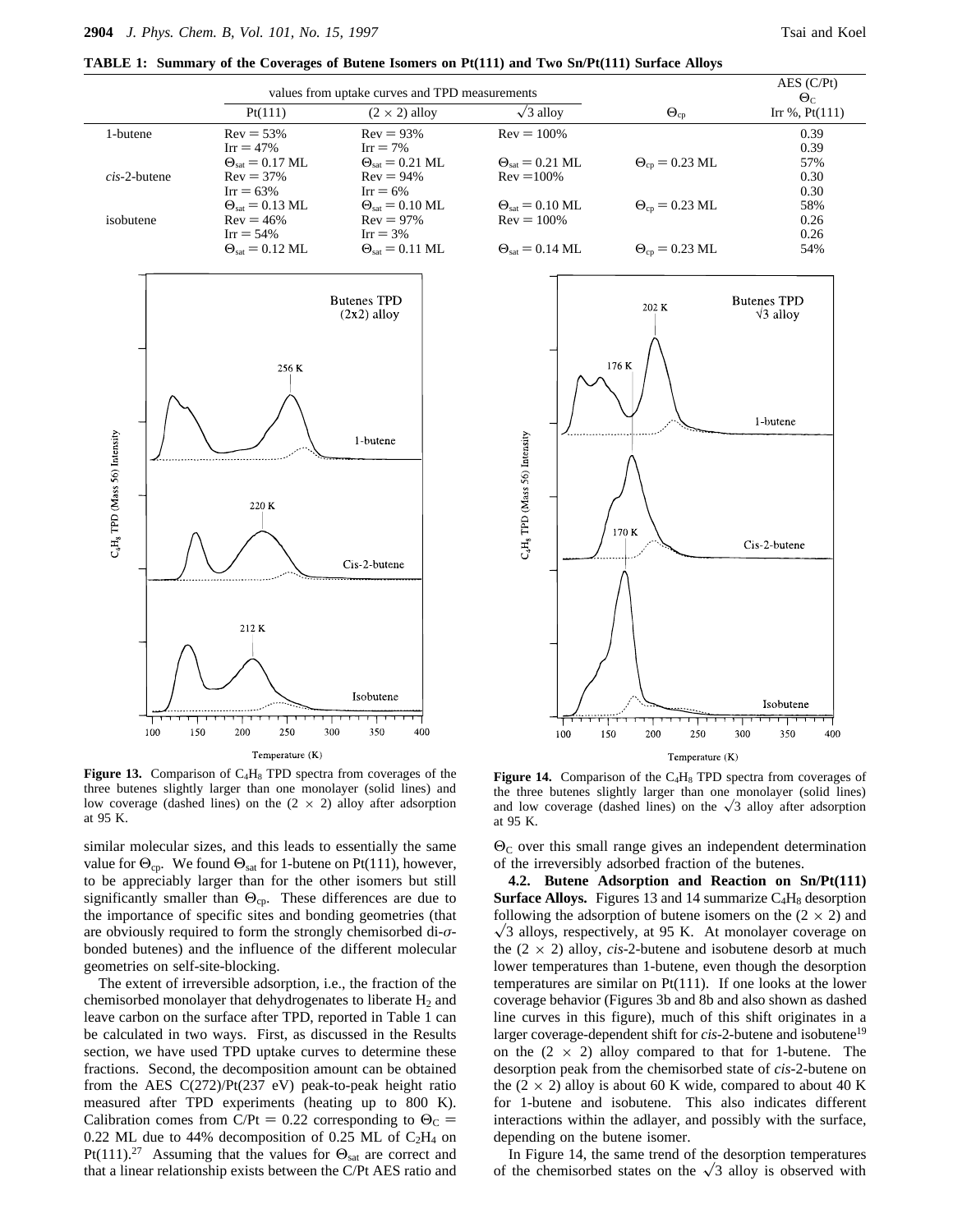

**Figure 15.** Plot of the molecular desorption peak temperatures for 1-butene, *cis*-2-butene, and isobutene on Pt(111) and the two Sn/Pt- (111) surface alloys vs surface Sn concentration. Also shown for comparison are the molecular desorption peak temperatures for butane and isobutane on these surfaces.16 The right-hand axis gives an estimate of the corresponding molecular desorption activation energy and adsorption energy.

1-butene higher than *cis*-2-butene and isobutene, as on the (2  $\times$  2) alloy. The highest temperature desorption peaks on the  $\sqrt{3}$  alloy were narrower than on the (2  $\times$  2) alloy, although *cis*-2-butene also showed a large coverage-dependent shift on the  $\sqrt{3}$  alloy.

Figure 15 summarizes the molecular desorption temperatures of butene isomers, along with values for *n*-butane and isobutane. Peak temperatures at low coverage were used to construct this plot in order to help avoid the influence of lateral interactions in the adlayer. The decrease in desorption temperatures, and concomitant decrease in desorption activation energies (shown on the right-hand axis), for the butenes is not linear with the surface Sn concentration. A relatively larger effect on adsorption energies is observed upon forming the  $\sqrt{3}$  alloy. This behavior has been seen for all of the alkenes studied.<sup>19,27,30</sup> This is in contrast to what we have observed for all of the alkanes studied,<sup>1,29</sup> where a linear dependence on the surface Sn concentration was seen. Alkanes form only weak H-bonding or dispersion interactions with the surface, probing the polarizability of the surface and showing only a weak dependence on the surface Sn concentration. UPS spectra of these alloys<sup>34</sup> show only small changes in the Pt valence band due to alloying and a change in the work function. The effect of alloying Sn to form the  $(2 \times 2)$  alloy on the adsorption energy of the butenes is similar to that for the  $C_4$  alkanes. This must mean that the sites necessary for strong chemisorption are not strongly affected by alloying. However, in changing the surface Sn concentration from 0.25 to 0.33 ML, i.e., changing from the (2  $\times$  2) to  $\sqrt{3}$  alloy, a much larger effect occurred on the butenes compared to the butanes. We associate this significant effect as due to the loss of pure Pt 3-fold hollow sites on the  $\sqrt{3}$  alloy and their importance in strongly chemisorbing alkenes.

When Sn is alloyed with Pt to form the Pt-Sn ordered surface alloys, the largest effect on the surface chemistry of butene isomers is the strong suppression of decomposition.  $H_2$  desorption in TPD studies is a convenient and accurate monitor of butene decomposition since no other products are observed in TPD (e.g., alkanes) on both substrates. The attenuation of the amount of decomposition is not proportional to the surface Sn concentration over this range of Sn coverages and is in contrast to the effect of Sn on the butene adsorption energy. Replacing 25% of the surface Pt atoms with Sn atoms reduces the  $H_2$ evolution compared to that from Pt(111) to only 14%, 10%, and 5% for 1-butene, *cis*-2-butene, and isobutene, respectively. No H<sub>2</sub> yield was observed on the  $\sqrt{3}$  alloy for all of these butenes, and thus, no decomposition occurs. While it is always very difficult to separate site-blocking and electronic effects, the crucial point is probably the nature of the reactive sites on the alloys. No two adjacent pure Pt 3-fold hollow sites exist on the  $(2 \times 2)$  alloy, and no Pt 3-fold hollow sites at all exist on the  $\sqrt{3}$  alloy. These results indicate the importance of two adjacent pure Pt 3-fold hollow sites for the dehydrogenation of butenes on  $Pt(111)$ . This result can be generalized to many di-σ-bonded alkenes on Pt(111), but cyclohexene<sup>30</sup> must dehydrogenate via an alternate pathway(s).

Even though Sn is considered to be inert for chemisorption of butenes, the amount of chemisorbed butenes after alloying with either 0.25 or 0.33 ML of Sn is not reduced compared to Pt(111). This shows that the adsorption ensemble requirement for chemisorption of butenes on Pt(111) and the  $(2 \times 2)$  and  $\sqrt{3}$  alloys is at most 4-5, and probably 2-3, Pt atoms. In fact, the same or higher monolayer coverage of butenes chemisorbed on the two Pt-Sn surface alloys is obtained compared to that on  $Pt(111)$  at 95 K. This is probably due to a small relaxation of the bonding geometry/site requirements that result from slightly weaker bonding interactions between the butenes and the alloy surfaces.

As a final comment, we point out several implications of these results for the catalytic dehydrogenation of isobutane to isobutene over supported Pt-Sn bimetallic catalysts. Lok et  $al.^{35-37}$  studied the kinetics and mechanism of the dehydrogenation of isobutane to isobutene over  $Pt/Al<sub>2</sub>O<sub>3</sub>$  catalysts, both with and without promoters such as Cu, Se, Pb, Ge, In, and Sn. They found that the reaction rate increased for catalysts containing promoters in the order given above, with Pt-Sn/  $Al<sub>2</sub>O<sub>3</sub>$  having the highest rate. Rate increases of up to a factor of 40-70 were observed. They explained their results and the action of promoters in this process according to a decrease in inhibition by the reaction product, an increased reactivity of the coke (due to an alteration of the properties and composition of the coke formed, mainly by an enrichment in the hydrogen stoichiometry), and an increase in the rate of the slow step in the catalytic mechanism-the dissociative adsorption of isobutane. To the extent that the Pt-Sn alloy phases studied here resemble those catalytically active sites on a working catalyst, we can predict an improved performance of Pt-Sn bimetallic catalysts over Pt catalysts. The origin of this effect comes from two features of the Pt-Sn surface alloys. First, decreased isobutene dehydrogenation activity on the Pt-Sn surface alloys increases the selectivity for gas-phase isobutene production and increases the catalyst lifetime by reducing the carbon buildup (coking) that gradually poisons the catalyst surface. Second, a weaker isobutene chemisorption bond provides a shorter lifetime on the surface so that nonselective competing reactions are inhibited while increasing the catalytic reaction rate under conditions were isobutene desorption is reaction-rate-limiting. In previous studies, we also observe a decreased adsorption